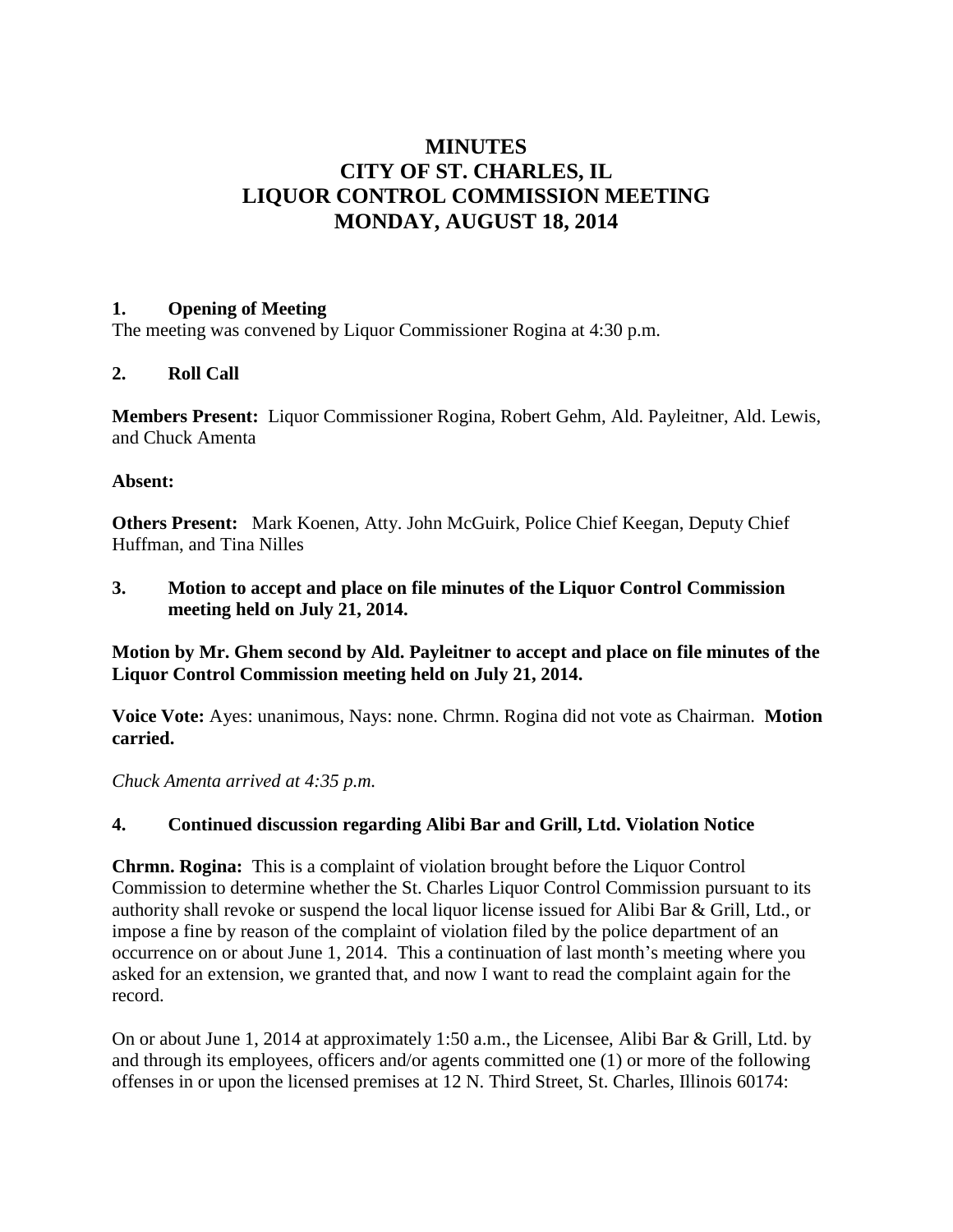First offense sold alcoholic beverages outside its licensed premises and/or allowed the consumption of alcoholic purchased beverages purchased on its premises to be consumed outside its licensed premises.

Second offense, allowed a patron to exit its premises while in possession of an alcoholic beverage.

I know that you received a copy of the police report and case summary, as all of us have. I'd ask at this point in time how you plead in this matter?

**Rich Simpson:** As far as I'm concerned I believe I'm not guilty, but I'm going to plead guilty. I've done as much research as I can on it; I've been to the police station three times.

**Chrmn. Rogina:** We'll note that you plead guilty. You're allowed after that plea, if that's what you want to enter, to make a mitigating statement. So, you're entering a plea of guilty?

# **Rich Simpson:** Yes.

**Chrmn. Rogina:** The second piece to that is your right to make a mitigating statement. Go right ahead.

**Rich Simpson:** When this complaint came in, I had no idea that whatever took place; the officer never came in or had any conversations with me. I had no knowledge of it. During the time frame I've gone to the Police Station three times trying to research this thing, try and find out what happened. Other than the police report the Police Department can't confirm or deny it, other than the police report, there are no intoxication reports. I don't know what the glass looks like, I have no idea. I went to the people's home that was on the report but they no longer live there. Trying to go back and talk with them to see what happened. I've done everything I possibly can to research this, to see what took place or not took place and I come up empty handed. The only thing I can really do is take this as a learning experience. We hired an outside security firm to come in and validate my security to see if we were doing anything wrong. I'm waiting for a report to see what that actually says. I'm at the mercy of this court and what decision you're going to make.

**Chrmn. Rogina:** Once again I know that if there are any particular procedural rules and regulations that you feel you need to have honed down, I'm confident the Police Department, under Chief Keegan and Deputy Chief Huffman are happy to work with you. As indicated in a letter we sent to you and all liquor licensees, next month, on the  $17<sup>th</sup>$  we're going to have a session with a person from the Illinois liquor Commission come in and talk about intoxication, having said that, we accept your plea and will take that under advisement. There's no need to stay here after the meeting because when we go into Executive Session and discuss the matter I take all this under advisement and we will not come through with any decision today. It will be sent to you within the next  $7 - 10$  days.

#### **Rich Simpson:** Okay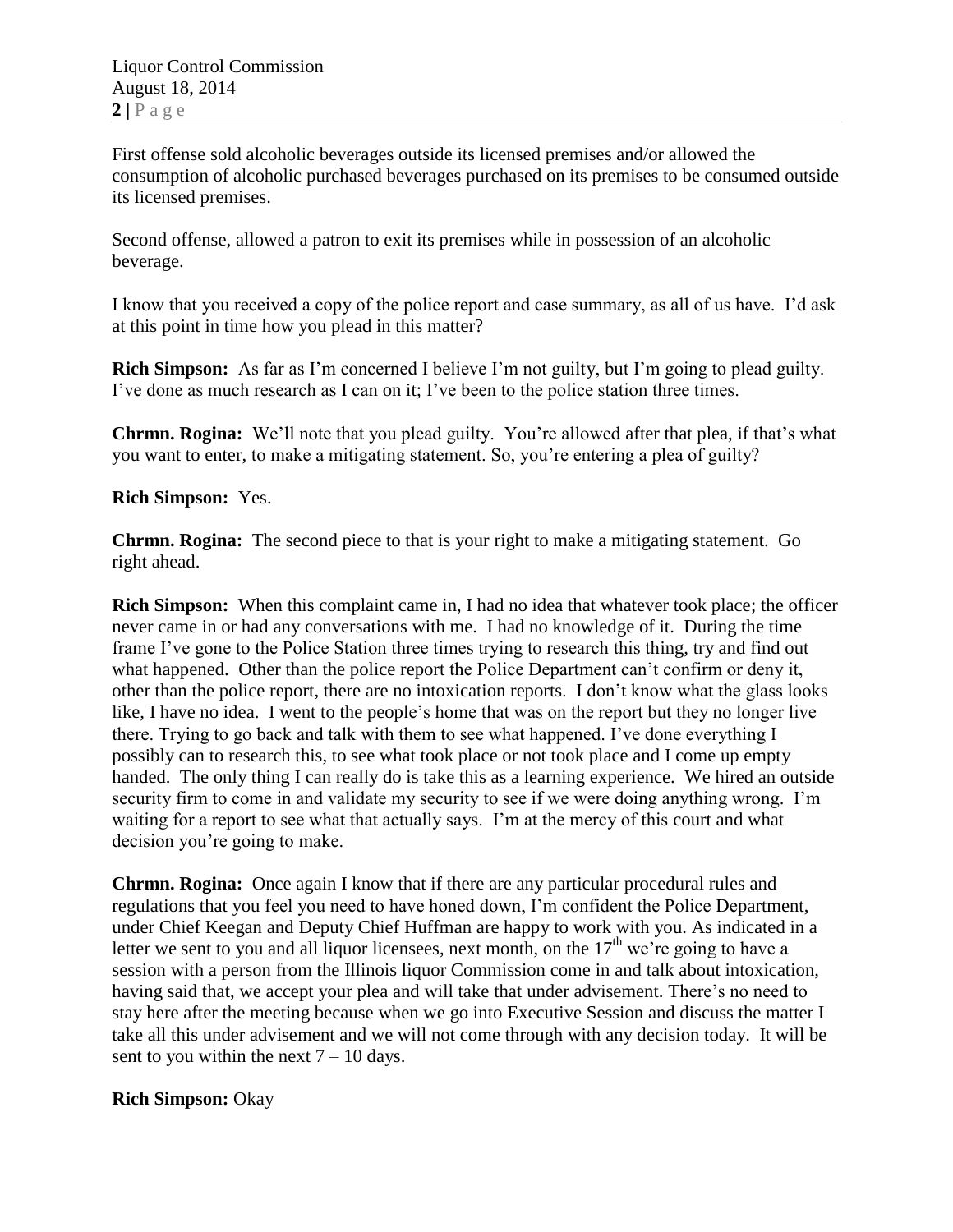Liquor Control Commission August 18, 2014  $3|P$  a g e

**Rogina:** Before you step down does anyone have any questions?

**Ald. Payleitner:** We're just curious, Mr. Simpson, you read the police report?

**Rich Simpson:** Yes.

**Ald. Payleitner:** You saw that you were mentioned in there?

**Rich Simpson:** Yes, and I also went to the police department and talked to one of the sergeants and told them it was not me. They said that they did not have a video camera and they could not confirm or deny. He said that maybe the officer thought it was me and it wasn't me. They are not saying yes or no to it. I explained it was not me; I got this complaint I know nothing of it, that's why I did so much research on this thing trying to see what took place. Other than the police report I can't confirm or deny it. That's why I went to the people's home, to talk to these people, but they don't live there. I've been to the police station three times trying to get down to the bottom of what happened. If the officer would have come to me and said we have a glass outside and here's your glass, I would have known it transpired. I have no idea. I got a police report. The only thing I know about that police report is that it wasn't me. That I know for a fact, but anything else about that police report, I can't argue it, no defense.

**Chrmn. Rogina:** Anyone else? And let the record reflect that member Amenta has joined us.

**ALd. Lewis:** I'm interested in your thinking of this being the Police Department's job to let you know what's going on outside your building or is it your job to be sure that nothing leaves your building?

**Rich Simpson:** Both. It's definitely our job to make sure that nothing leaves. That's why my security actually patrols my outside parameter all night long.

**Ald. Lewis:** They didn't see this particular occurrence?

**Rich Simpson:** No. Absolutely not.

**Ald. Lewis:** You went to the Police Department three times and no one would talk to you?

**Rich Simpson:** I had conversations with the officers. They were cooperative as can be with me. I thank the police department for trying to help me out with the situation. But at the end of the day, nobody could confirm or deny it. We have a police report and that's the end of it. We can't go any further than that. I've done everything I can to go outside that police report and see if there was more information, or something to confirm that it even took place. I couldn't do so. I'm in a catch 22. I can't do nothing. I don't know what to say.

**Chuck Amenta:** Do you know for a fact if you did or did not have someone posted at that door?

**Rich Simpson:** I know for a fact. I have two security guards by that door.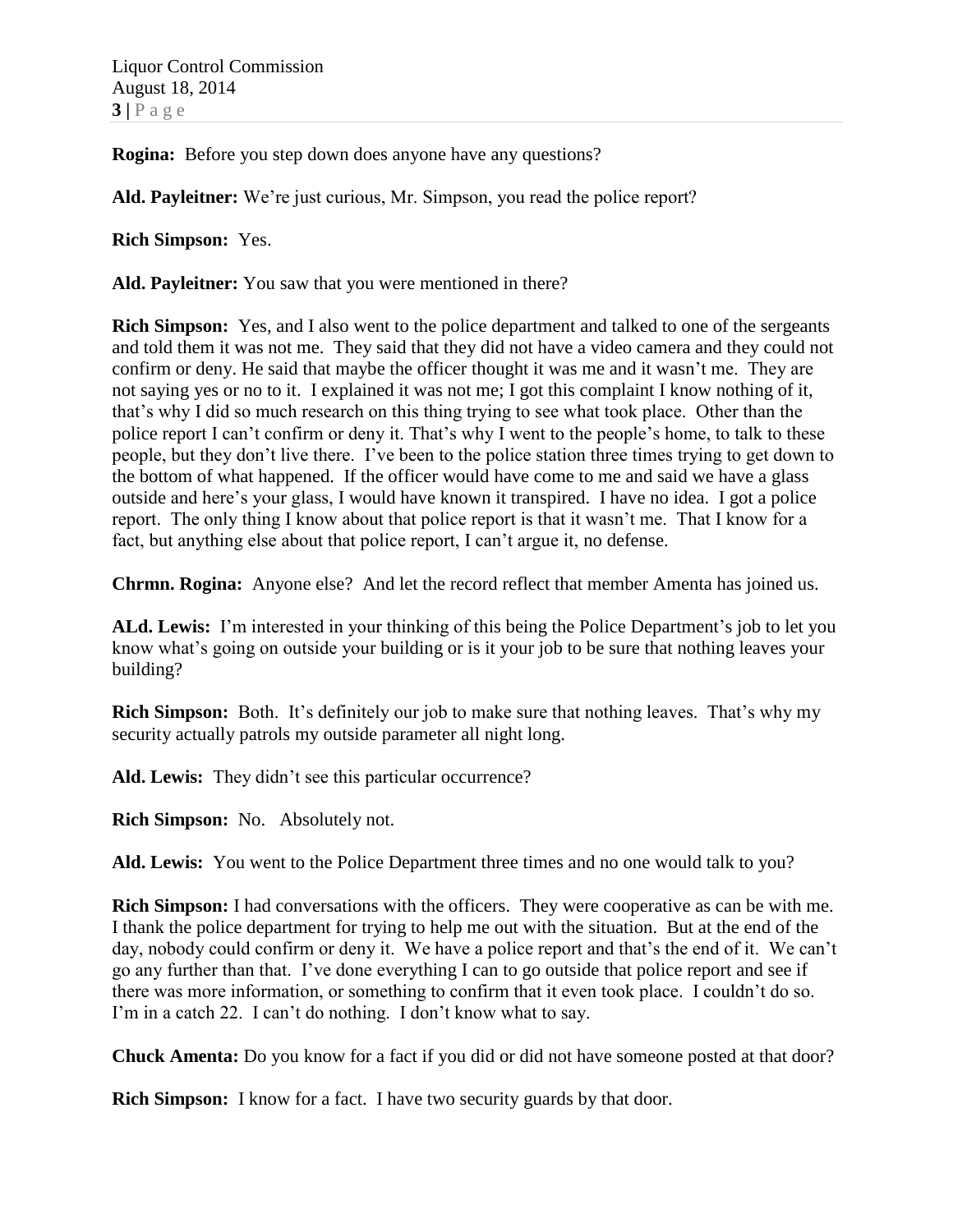**Chuck Amenta:** They missed it coming out then? The security guys did?

**Rich Simpson:** If it was our glass, then yes they missed it. The officers didn't say, most of the time if something happens, the officer comes in and tells us, informs us of it. This time nothing happened. I've gone a year and a half without an incident.

**Ald. Payleitner:** I guess that they wouldn't have come and talked to you if they thought they had already had talked to you. According to the police report the officer there talked to you.

**Rich Simpson:** No the police report says he saw me.

**Ald. Payleitner:** No. He talked to you. The owner of the Alibi Restaurant cracked the rear open enough to reach his arm out and grab the drink from the ledge. I quickly stopped him, informing him that was my evidence at this point. So it sounds like there was an interaction.

**Rich Simpson:** Okay.

**Chrmn. Rogina:** She's reading from the police report.

**Rich Simspon:** Absolutely, yes. That's why I went to the police department and talked to the sergeant. It was not me. It did not transpire.

**Chrmn. Rogina:** Anything else, anyone? Thank you.

**Rich Simpson:** Thank you so much.

#### **5. Continued discussion regarding The Filling Station Violation Notice**

**Chrmn. Rogina:** The second order of business is a continued discussion regarding The Filling Station violation notice. Peter, you can come up. This order we also granted an extension from last month, as you recall, so this is an extension of the July 21, 2014 Liquor Control Commission whereby a complaint of violation being brought before the liquor commission and whether the St. Charles Liquor Commission pursuant to its authority shall revoke or suspend the local liquor licensee issued to The Filling Station, or impose a fine by reason of the complaint of violation filed by the Police Department of an occurrence on or about July 10, 2014, and if I could read that into the record again; on or about July 10, 2014 at approximately 2:01 a.m., the Licensee, The Filling Station by and through its employees, officers and/or agents, committed one (1) or more of the following offenses in or upon the licensed premises at 300 W. Main Street, St. Charles, Illinois 60174:

First offense: Sold alcoholic beverages outside its licensed premises and/or allowed the consumption of alcoholic beverages purchased on its premises to be consumed outside its licensed premises.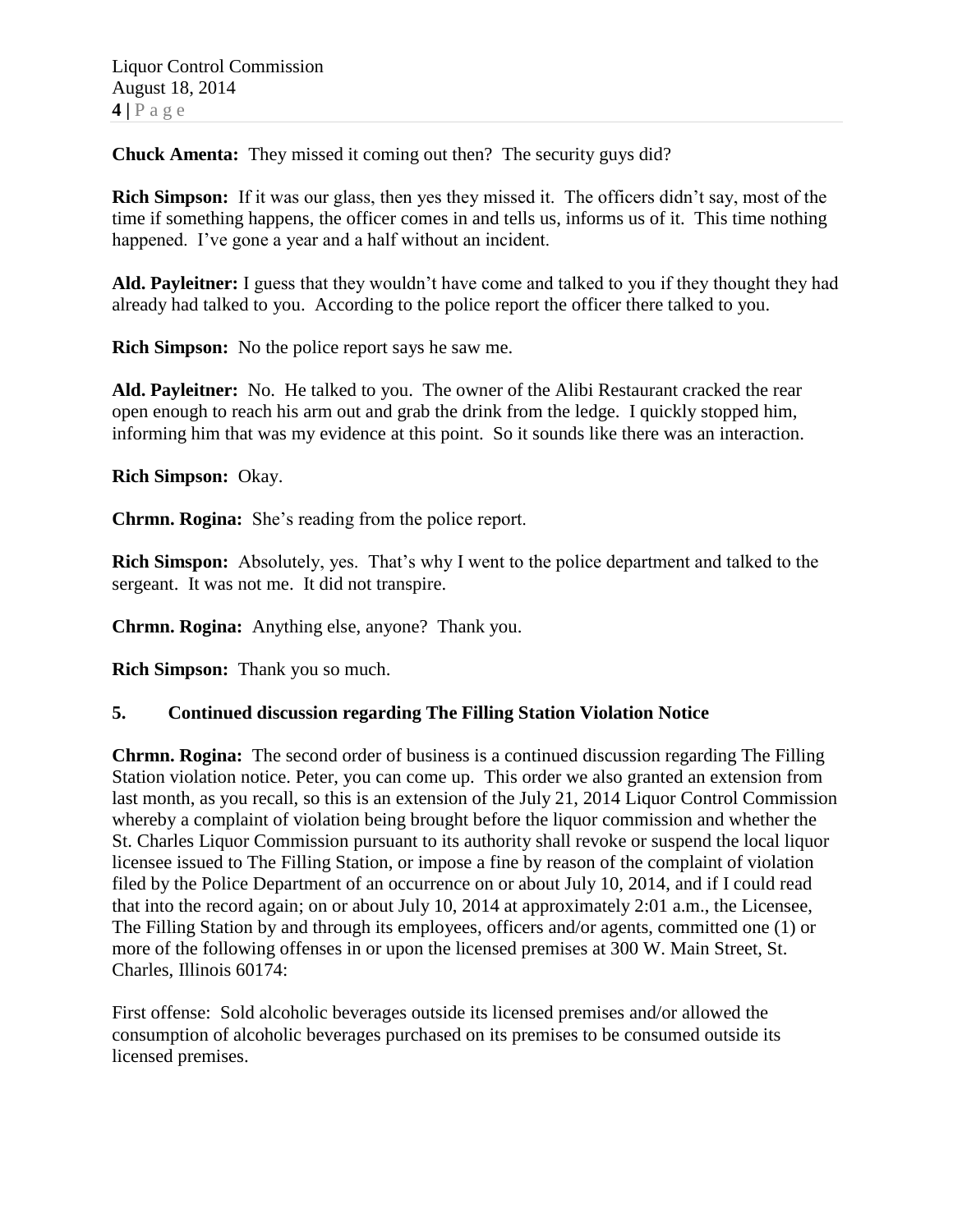Second offense: Failed to maintain an employee or agent posted during the required hours at each entrance to the licensed premises.

## **Peter Milligan:** Guilty

**Chrmn. Rogina:** Guilty, we'll note for the record that the licensee has pleaded guilty to the offenses in question. I'll give you the floor for mitigation statement.

**Peter Milligan:** Thank you for the extension, first off, to have some time to ponder this. Thank you for allowing me to offer what I consider mitigating circumstances. About a year and half, two years ago this trouble started to bubble up to the surface and the City asked me and the other establishments in town to change the way we do business. I changed. Aside from my previous incident/violation, for the last year and a half, to the best I can recollect, I haven't had any 911 calls, no over serving, no serving of minors, I haven't had any police squads lined up outside my restaurant, no ambulances, no fights, not one. You asked and I delivered.

I would like to reiterate something I brought up the last time, and that is according to The National Shoplifting Prevention Organization, and according to those statistics only one in fifty shoplifters are caught despite sophisticated camera equipment, electromagnetic anti-theft devices or undercover agents. If you put something down your pants you're going to get away with it forty-nine times before you're caught. With billions of dollars in losses annually, I'm sure the retailers would figure out a way to stop it if they could but the fact is, you can't stop it. It's impossible.

At least when shoplifters get caught they get arrested. As far as I know, in this particular instance, these individuals were not punished in any way. No personal responsibility. I want to know why is 100% of the onus on me? They perpetrated the crime, they walked scott-free. I don't think that's right. Now about this particular incident, despite what the police report says, my doorman was at the gate when those people walked out. He told me that he was there, paying attention, and that they were not carrying beer with them. My manager told me, she's here to testify as well, that he was at the gate when they left. I have signs posted at the exits that clearly state not to leave with alcohol. The officer did not see them leave. So weather they were carrying alcohol or not, he didn't see it. I would say that since I had a guy standing there, paying attention, he's not blind, he's not an idiot, he's not going to let 4 or 5 people walk out with beers in their hands.

Finally, I have a question for you all to ponder. Do you make any distinction between violations? Is over serving someone into a drunken oblivion, or serving alcohol to a minor; is that violation equal to a legal adult purchasing a fully taxed legal beverage and sneaking it out? Is that the same, because as far as I can tell, I don't know. I feel there should be some distinction. I would argue that this is a lesser offence. If it was such a big crime, why did the officer let these people off scott-free?

I would ask that you show me some leniency. I've made a lot of corrections. I've done my best. I would say of all the violations this is the least serious in my opinion. That's all I have.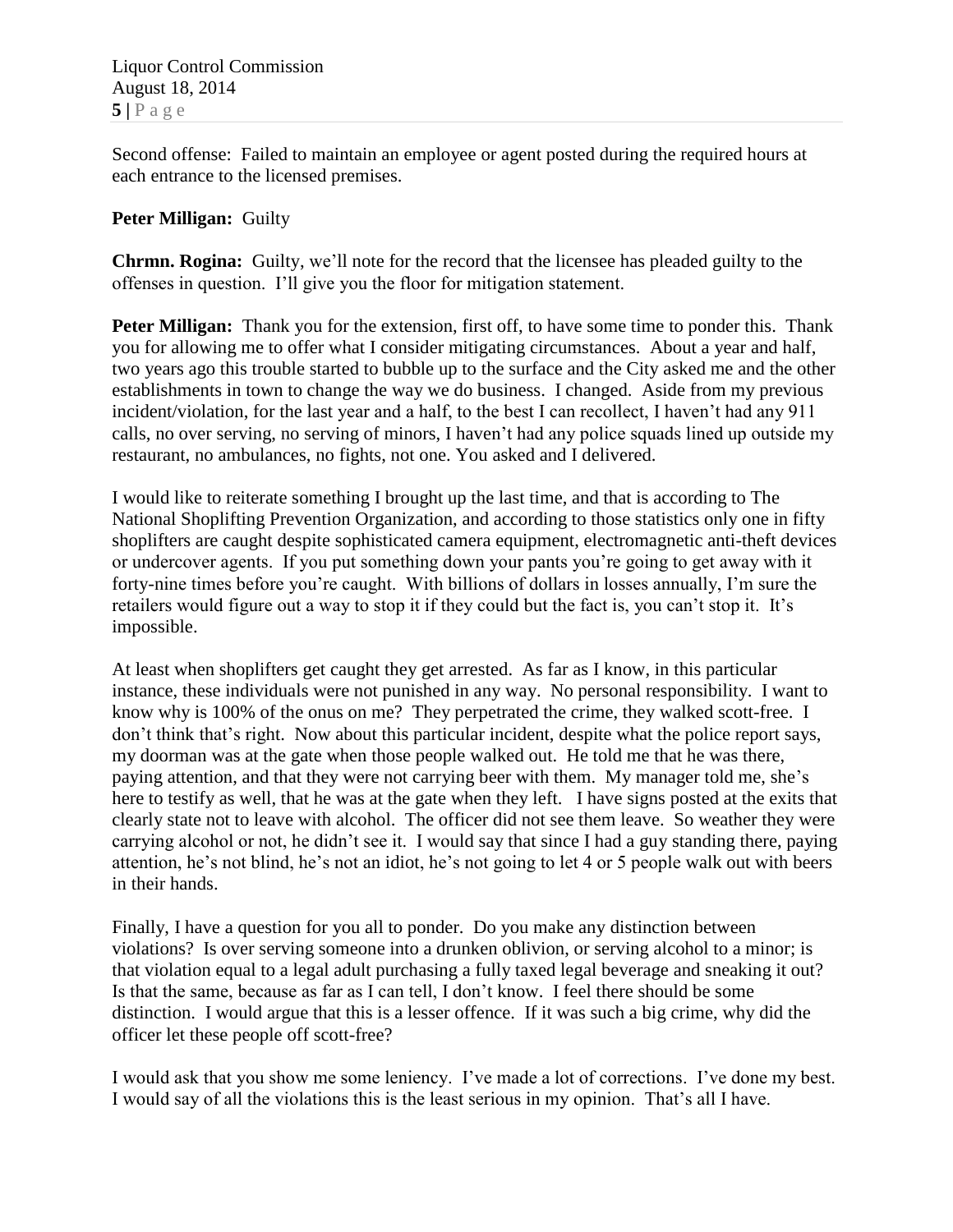**Chrmn. Rogina:** Before you leave, are there any questions for Mr. Milligan?

**Robert Ghem:** The police report says that they did notice that it was alcohol, so they did know what the substance was. Also, the subject of this did admit that they came from that establishment, and it doesn't look like they were trying to shoplift or steal it. There seems to be some inconsistency with what you said.

**Peter Milligan:** I'm not denying that it was alcohol, or that they came out of The Filling Station. I'm saying they didn't walk out with it in their hand. You can't expect a criminal, partially intoxicated, caught red-handed to speak the truth. They are going to say what they need to get out of trouble.

**Robert Ghem:** According to what the police report says, they weren't hiding or concealing it. It was out in the open and it was a 12 ounce bottle of alcohol. That's why I was asking the question.

**Peter Milligan:** That's not 100% correct. After the officer told them to dump the alcohol and was finished confronting them; there is something mentioned about a bottle on a wall. That was him placing his bottle, trying to get rid of it, after the officer had already dealt with him. One of them was able to conceal it from the officer. The officer in question did not notice that he still had one. At least one of them was concealing it. If he pulled up in an unmarked squad they weren't trying to conceal it because they didn't see it coming.

**Robert Ghem:** Okay, thank you.

**Ald. Payleitner:** The wording in that doesn't agree with what you said. One of the male subjects put his open beer bottle on the brick wall and the others put it on the sidewalk as I confronted them. They saw the policeman and decided to put their drinks down, is how I read that.

**Peter Milligan:** My manager that was in charge would be happy to testify that it was afterwards.

**Chrmn. Rogina:** My only reason for not going through all of that is that this is the mitigation statement. If in fact you plead not guilty you have every right for her to testify and get into this in much more detail. I'm ready to answer your one question later on, but does anyone have any general questions?

**Ald. Lewis:** You've used this shoplifting before. The last time you referred to shoplifting, is it only alcohol that's shoplifted out of your establishment? Do people walk away and not pay their bill, or is it only alcohol that seems to walk out the door?

**Peter Milligan:** Occasionally people leave without paying their check. I've had some stuff pried off the walls and stolen.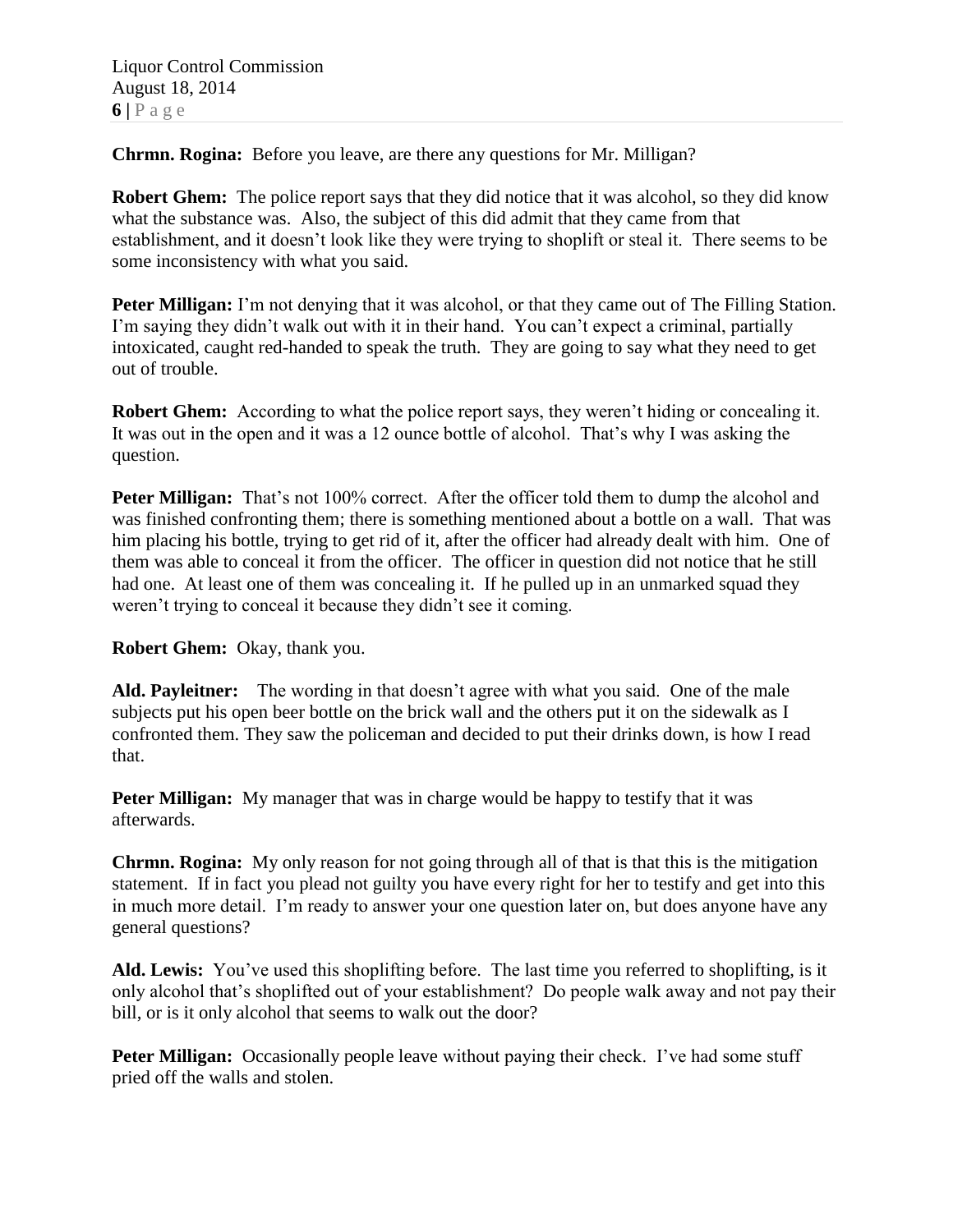**Ald. Lewis:** So there are other things that are shoplifted out of your place? When you refer to shoplifting, taking it out of your place; usually shoplifting means they haven't paid for anything. I'm not quite sure how you relate this to shoplifting?

**Peter Milligan:** It's relevant because if you conceal something down your pants and walk out of the building; you can't stop that. I don't have x-ray vision, I can't pat people down.

**Ald. Lewis:** I think it's been paid for. Typically when you refer to shoplifting the items have not been paid for.

**Peter Milligan:** Whether it's paid for is irrelevant. My point is that if you want to sneak out with something you can.

**Ald. Lewis:** We might disagree on that one. I have another question. There is discrepancy on what the police report says and how many people were working. It states in here that the officer learned that only one bouncer/door person was working. But you say that's not true.

**Peter Milligan:** No, that's true.

**Ald. Lewis:** They were at that door and not at the other door.

**Peter Milligan:** Right

**Ald. Lewis:** Are you not supposed to have two at each door at all times?

**Peter Milligan:** Not two at each door.

**Ald. Lewis:** One at each door. Isn't that how it's written – the ordinance?

**Peter Milligan:** Yes, it is. I wasn't aware of that.

**Ald. Lewis:** That's what happened last time, you only had one person.

**Robert Ghem:** There was nobody at the door at the last one.

**Ald. Lewis:** So again, we have nobody at the door. One person when there is to be two. Two people, one at each exit at all times.

**Peter Milligan:** That correction has been made.

**Chuck Amenta:** You talk about this violation being very prevalent. This year we have only had three violations of this matter. I would encourage you to reach out to other bar owners in town and see what they're doing to stop this situation from happening. This is the second violation you've had and only two other establishments have had this happen. There are other bars, taverns that are doing this well and not having this violation occur. I would just encourage you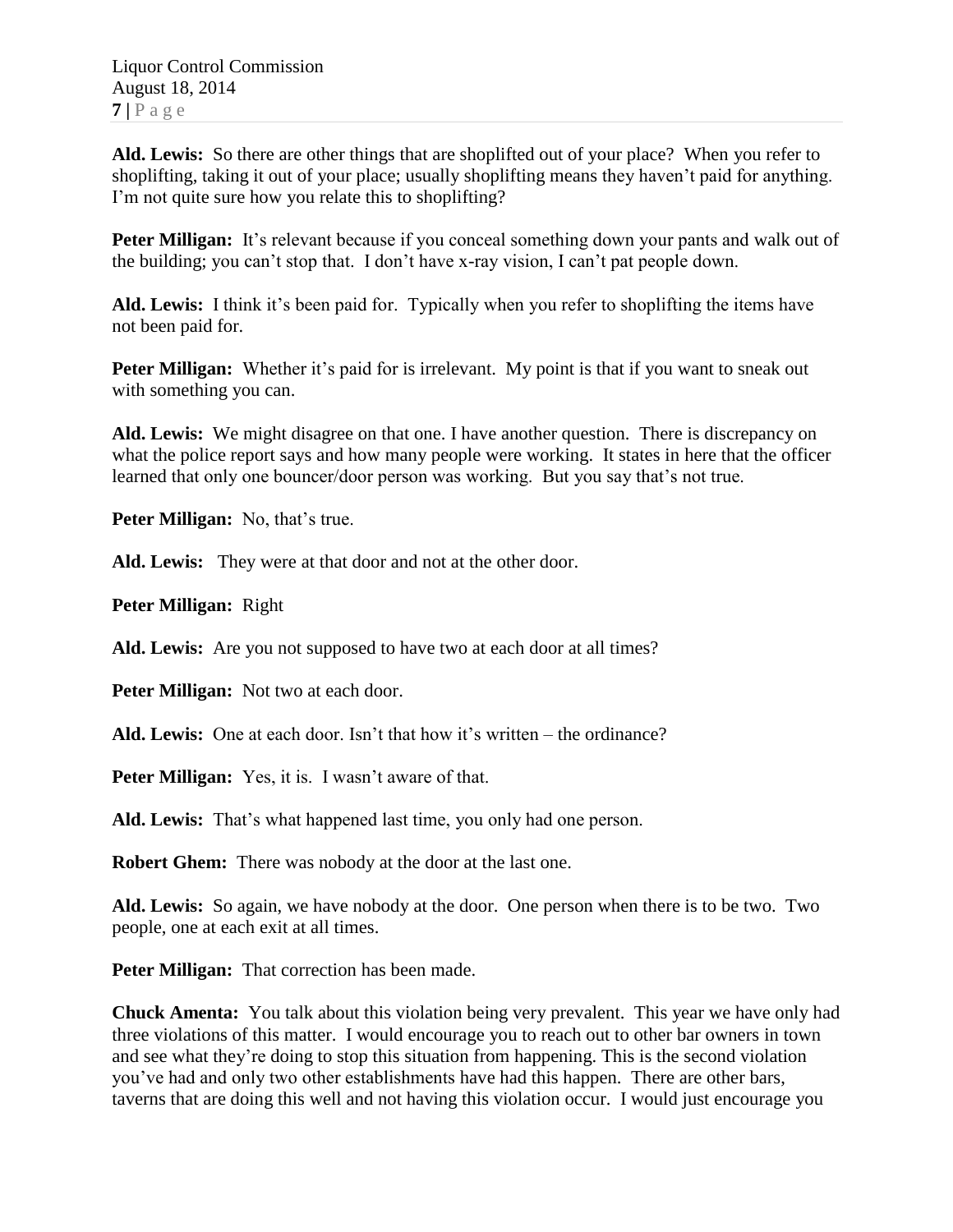Liquor Control Commission August 18, 2014  $8 | P a \geq e$ 

to reach out to some of your friends in the community to see what they are doing. Also, if you have a doorman that's at that door and there are folks outside with alcohol, I would encourage you to have them call the police. That might help you as well. That way they might not tag it on you. If in fact, and I'm not saying in this circumstance it did, but if it didn't come from your establishment; it doesn't get tagged to you because you are the one that's reporting it. I don't have any questions, just those thoughts that may help to avoid this in the future.

## **Peter Milligan:** Thank you.

**Chrmn. Rogina:** One more thing before you go. I think you're entitled to an answer to the question you posed, do we make distinctions between violations? I can't speak for the Liquor Commissioner prior, but my guess would be we've all followed the Illinois statutes with respect to penalties for various offenses. I think that's the best way to answer your question with respect to penalties for various offenses. When the penalties are established, there is a range of penalties and I think this group here has tried its best to maintain a progression of penalty with respect to whatever the violation. Whether it's open alcohol outside the bar, serving a minor, or any other violation. I think we're in line with the state statutes. I see you're point. If you ask anybody running an establishment that serves liquor if there are violations that are more serious than others; I suppose you could argue there is. Having said that, I think the City is certainly following the Illinois statutes in respect to penalties.

**Ald. Payleitner:** You honor can I just make one statement? Your shoplifting comparison I found interesting, but it didn't appear these people were sneaking anything out. As a matter of fact when the policeman talked to them, they said that they were from out of town and weren't aware of the open alcohol laws here. That would imply to me that they were far from hiding it; assuming that wherever they came from they could have open liquor on the sidewalks. It seems more likely that there was in fact a distracted person at the door as opposed to them sneaking it out.

**Chrmn. Rogina:** Anything else. Thank you.

# **6. Executive Session (5 ILCS 120/2 (c)(4)).**

Motion by Mr. Gehm, second by Mr. Amenta to move into Executive Session at 5:05 p.m. to discuss liquor violations.

**Roll Call:** Ayes: Gehm, Payleitner, Lewis, and Amenta; Nays: none. Chrmn. Rogina did not vote as Chairman. **Motion carried.**

Motion by Mr. Gehm, second by Ald. Payleitner to return from Executive Session at 5:33 p.m.

**Voice Vote:** Ayes: Unanimous; Nays: none. Chrmn. Rogina did not vote as Chairman. **Motion carried.**